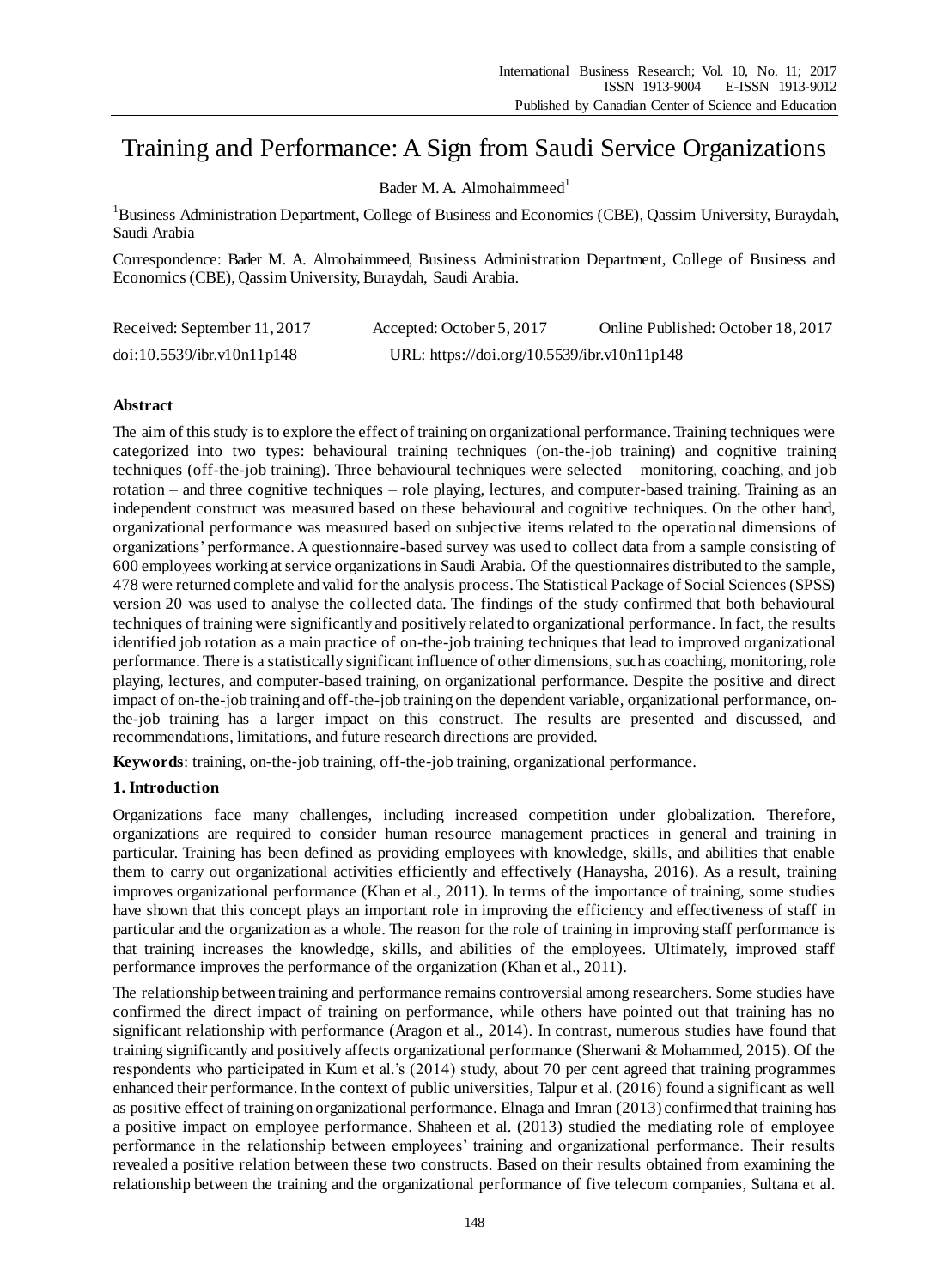(2012) regarded training as a vital element in the process of organizational performance enhancement.

The present study aims to verify the impact of training on organizational performance using a sample of companies operating in the service sector. The main contribution of the current study stems from the identification of the actual role of training in improving organizational performance in the business environment of Saudi companies. Some studies have confirmed that solving organizational performance problems does not depend solely on training. Sometimes training does not improve performance, because the staff members in fact do not need training (Milhem et al., 2014). Therefore, the present study aims to investigate the actual relationship between training and performance, especially since training is a costly process. The study comprises two independent variables, which are on-the-job training, measured by monitoring, coaching, and job rotation, and off-the-job training, evaluated by role playing, lectures, and computer-based training. The study includes one dependent variable, which is organizational performance.

# **2. Literature Review and Hypothesis Development**

There is almost a consensus among researchers that the aim of training employees is to provide them with skills, knowledge, and capabilities that can be used for the implementation of work activities as well as to provide opportunities for their development (Hanaysha, 2016). The definitions provided in Sherwani and Mohammed's (2015) study confirmed that training, as a human resource management practice, is a good way to improve employees' knowledge, skills, and development opportunities. Citing Nel et al. (2004), Kum et al. (2014) argued that training results in a significant change in employees' behaviour, reduces defects and failures of projects, and increases the abilities of the employees to progress and perform more projects. Khan et al. (2017) and Talpur et al. (2016) added that employee training and development programmes lead to enhanced job performance. Goldstein and Ford (2002, cited in Aguinis & Kraiger, 2009) defined training as a systematic learning and development approach used to enhance the effectiveness of individuals, groups, and organizations as a whole.

In fact, studying the relationship between training methods and organizational performance is very important, since the confirmation of the hypotheses helps organizations to acquire one of the most effective tools required to survive, gain a competitive advantage, enhance the quality of work life, and improve the capabilities of their employees (Kulkarni, 2013). Kulkarni divided training types into two types, on-the-job training and off-the-job training, and reported some examples of on-the-job training methods – step-by-step training, job rotation, job instructions, committee assignment, coaching, and internship training – and off-the-job training methods – role playing, workshops, lectures, case studies, conferences, computer modelling, and experiential as well as stimulation exercises.

In the same context, Falola et al. (2014) classified training into two main types: behavioural and cognitive training. According to them, behavioural training refers to on-the-job training, while cognitive training refers to off-the-job training. Malaolu and Ogbuabor (2013) defined on-the-job training as a training technique used to equip employees with specific skills while they are on the job. They defined off-the-job training as a training technique provided in educational institutions, which lasts for a specified period. For the current study, three behavioural techniques of on-the-job training were selected, which were monitoring, coaching and job rotation, and three cognitive techniques of off-the-job training, which were role playing, lectures, and computer-based training (Falola et al., 2014; Kulkarni, 2013; Malaolu & Ogbuabor, 2013).

Concerning the relationship between training and performance, mixed results were drawn from previous studies. Numerous studies have stressed the importance of the role of training in improving organizational performance. Vinesh (2014) regarded training as a significant tool that results in enhanced employee performance and satisfaction and increased productivity and equality of goods and services, in addition to decreased efforts of supervision and costs.

Sherwani and Mohammed (2015) found a positive effect of training programme success on employees' outcomes, such as productivity, capability to solve work-related problems, and performance. Percival et al. (2013) highlighted the significance of investment in training to maintain employees' productivity. Using a sample consisting of employees working in banks in Nigeria, Umar et al. (2013) used five variables to measure training and development in those banks, which were the organization's commitment to the training and development of employees, types of training employed, frequency of training, performance-based rewards provided during training sessions, and modern training facilities. Their results accepted the hypotheses that organizational commitment, frequency of training, and performance-based rewards have a significant impact on organizational performance. On the other hand, the types of training and modern training facilities have no significant effects on organizational performance. One study conducted in the banking sector in India by Bhat (2013) found a positive influence of training on employee performance.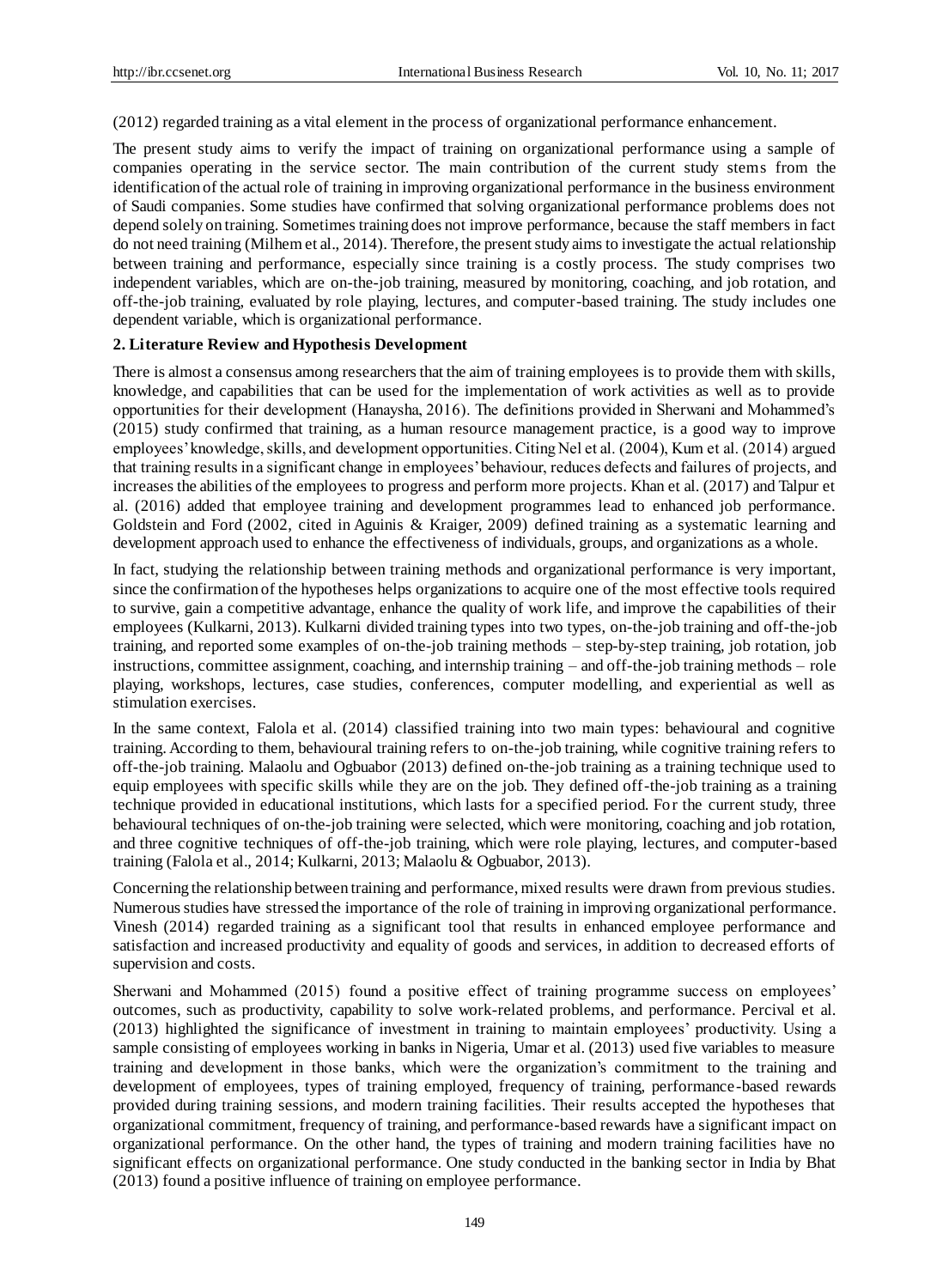Using a sample of the employees working at a Lebanese industrial company, Tangoukian et al. (2016) conducted a study to examine the advantages and pitfalls of training and found that most of the departments in the company implement both internal and external training practices, despite the fact that employees prefer external training to internal training. In their review of research, the effect of training on organizational outcomes, such as human resource outcomes, performance outcomes, financial outcomes, and stock outcomes, Tharenou et al. (2007) found that the strongest correlation was between training and organizational outcomes, such as organizational performance. Saks and Burke-Smalley (2014) questioned the relationship between training transfer and organizational performance using a sample of training participants in a training institution in Canada. Interestingly, their findings suggested that on-the-job training has the strongest relationship with both training transfer and organizational performance. The results of Falola et al.'s (2014) study confirmed that both behavioural and cognitive aspects of training result in increased performance. It should be noted here that some studies have dealt with training in terms of strategies, policies, or types rather than as a general construct. For example, Khan et al. (2011) studied the relationship between training and performance by focusing on workplace training or so-called on-the-job training, training style, and training design. In terms of the relationship between on-the-job training and organizational performance, the study showed a significant effect of on-the-job training on performance. Table 1 includes examples of the results of some previous studies.

|  |  |  |  | Table 1. Impact of training methods or types on organizational performance in the literature |  |  |
|--|--|--|--|----------------------------------------------------------------------------------------------|--|--|
|--|--|--|--|----------------------------------------------------------------------------------------------|--|--|

| Authors                       | Positive impact | Negative impact |
|-------------------------------|-----------------|-----------------|
| Tharenou et al. (2007)        |                 |                 |
| Khan et al. $(2011)$          |                 |                 |
| <b>Bhat</b> (2013)            |                 |                 |
| Percival et al. (2013)        |                 |                 |
| Umar et al. (2013)            |                 |                 |
| Elnaga and Imran $(2013)$     |                 |                 |
| Umar et al. (2013)            |                 |                 |
| Aragon et al. (2014)          |                 |                 |
| Saks and Burke-Smalley (2014) |                 |                 |
| Sherwani and Mohammed (2015)  |                 |                 |
| Hanaysha (2016)               |                 |                 |
| Talpur et al. $(2016)$        |                 |                 |
| Khan et al. (2017)            |                 |                 |

On the basis of the above-mentioned literature and following previous works, such as Falola et al. (2014), Khan et al. (2011), Kulkarni (2013), Malaolu and Ogbuabor (2013), and Saks and Burke-Smalley (2014), the current study classified training into two types: on-the-job training (monitoring, coaching, and job rotation) and off-the-job training (role playing, classroom lectures, and computer-based training). Consequently, two hypotheses were suggested:

 $H_1$ : On-the-job training techniques are positively and significantly related to organizational performance.

 $H_2$ : Off-the-job training techniques are positively and significantly related to organizational performance.

# **3. Methodology**

# *3.1 The Conceptual Model of the Study*

Figure 1 displays the conceptual model of the study. The figure shows two independent variables – on-the-job training and off-the-job training – and one dependent variable – organizational performance.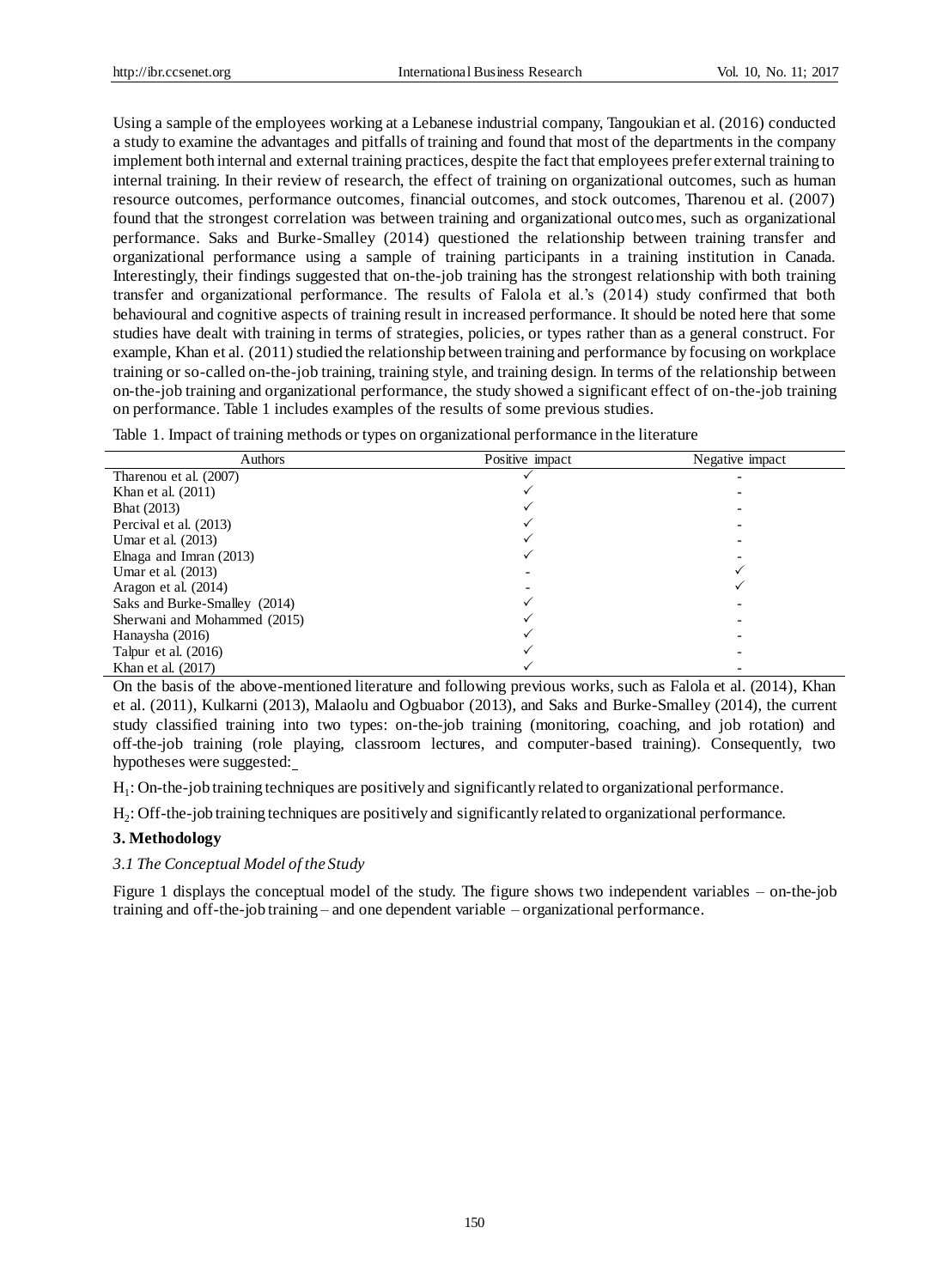

*3.2 The Sample of the Study and Data Collection* 

The sample of the current study consisted of 600 employees of service organizations in the capital city, Riyadh. A questionnaire designed on the basis of Likert five-point scales (1: strongly disagree, 5: strongly agree) was used to collect the required data from the sample members. It was composed of three measures adopted to evaluate the study constructs: on-the-job training, off-the-job training, and organizational performance. The questionnaire was distributed via e-mail to the employees. A total of 478 questionnaires were returned complete and valid for the statistical analysis.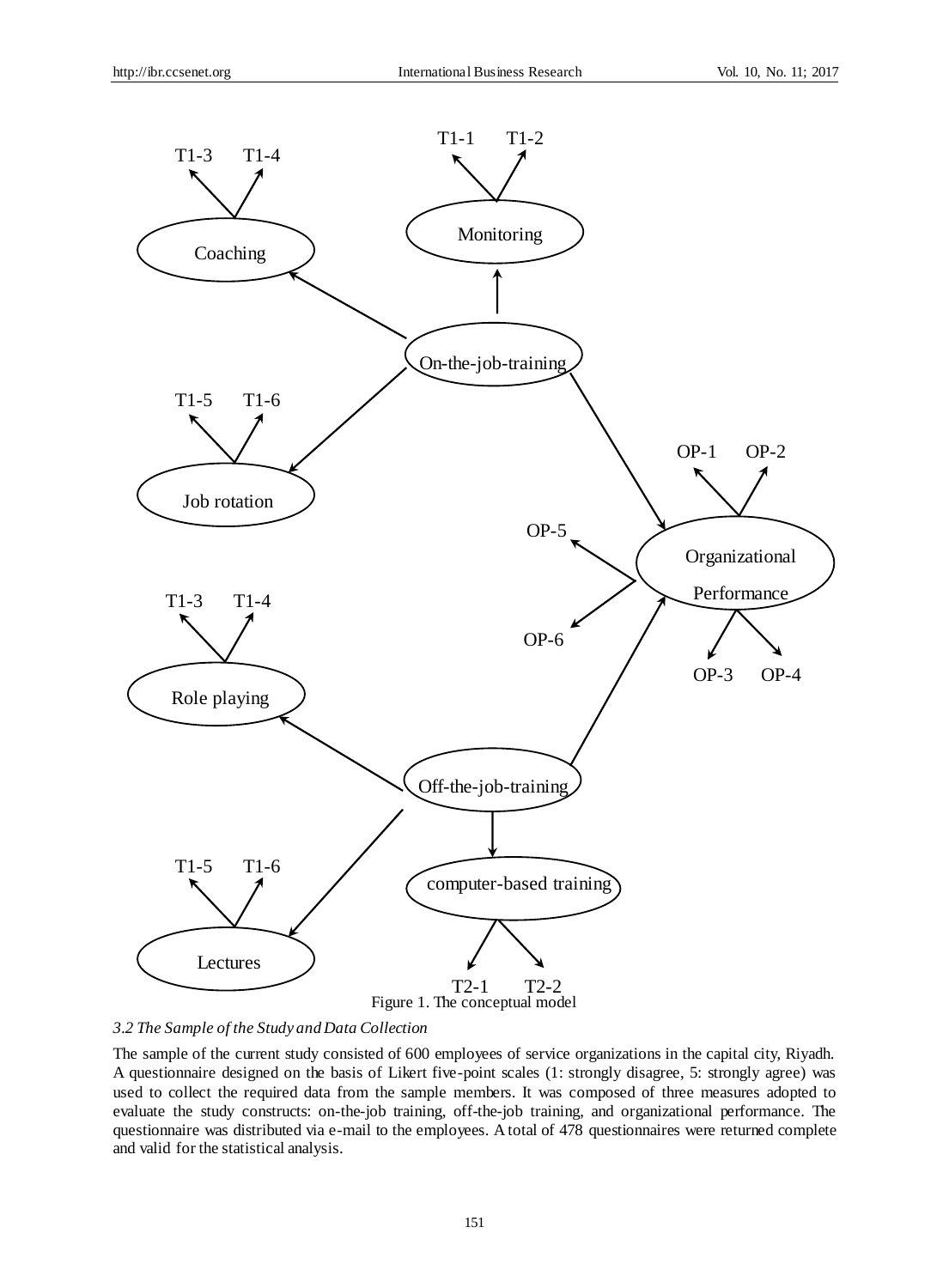# *3.3 Measures*

Training dimensions comprised two techniques of training, behavioural and cognitive techniques. The behavioural techniques were measured using the three sub-dimensions of monitoring, coaching, and job rotation, while the cognitive techniques were assessed using the three sub-dimensions of role playing, lectures, and computer-based training. Twelve items were adopted from previous studies (Falola et al., 2014; Malaolu & Ogbuabor, 2013) to measure training techniques, with six items for each dimension. An example of an on-the-job training item is "my company deems monitoring as a basic part of the on-the-job training adopted". Organizational performance was measured using six items concerning the quality of service provided, development of new services, and increased market share (Shaheen et al., 2013). One of the items used to measure OP was "my company achieved an increased market share from 2014 to 2016". Table 2 shows the components of the questionnaire used in this study.

| Variables             | <b>Dimensions</b>    | Sub-dimensions          | No. of items |
|-----------------------|----------------------|-------------------------|--------------|
|                       |                      | Monitoring              |              |
| Behavioral techniques | On-the-job-training  | Coaching                |              |
|                       |                      | Job rotation            |              |
|                       |                      | Role playing            |              |
| Cognitive techniques  | Off-the-job-training | Lectures                |              |
|                       |                      | Computer-based training |              |
|                       | Quality of service   |                         |              |
| <b>OP</b>             | New services         |                         |              |
|                       | Market share         |                         |              |

Table 2. The components of the questionnaire used in the current study

#### **4. Results**

Means and standard deviations (SDs) were calculated for all the items included in the questionnaire. The results shown in Table 3 indicated that the mean values of items were above 3.60. Moreover, the results of factor loadings in the same table pointed out strong loadings of all the items consistent with the suggested threshold point 0.6 (Talpur et al., 2016). The table also shows the results of the average variance explained (AVE), Cronbach's alpha, and composite reliability. It was concluded that the AVE values for the study constructs were above 0.5 (0.785, 0.847, and 0.794) and the Cronbach's alpha values ranged from 0.77 to 0.81 (all the values were above 0.7).

Table 3. Results of means, SDs, AVE, loadings, Cronbach's alpha, and composite reliability

| Constructs           | <b>Items</b> | Mean | <b>SD</b> | <b>Loading</b>           | <b>AVE</b> | $\alpha$ | CR    |
|----------------------|--------------|------|-----------|--------------------------|------------|----------|-------|
|                      | $T1-1$       | 4.29 | 1.03      | 0.671                    |            |          |       |
|                      | $T1-2$       | 3.84 | 1.21      | 0.711                    |            |          |       |
|                      | $T1-3$       | 3.86 | 0.98      | 0.821                    |            |          |       |
| On-the-job-training  | $T1-4$       | 4.54 | 0.79      | 0.742                    | 0.785      | 0.779    | 0.855 |
|                      | $T1-5$       | 4.12 | 1.00      | 0.799                    |            |          |       |
|                      | $T1-6$       | 4.00 | 0.98      | 0.880                    |            |          |       |
|                      | Total        | 4.11 | 0.88      |                          |            |          |       |
|                      | $T2-1$       | 3.71 | 0.87      | 0.771                    |            |          |       |
|                      | $T2-2$       | 3.89 | 0.77      | 0.840                    |            |          |       |
|                      | $T2-3$       | 3.76 | 0.69      | 0.800                    |            |          |       |
| Off-the-job-training | $T2-4$       | 4.16 | 0.86      | 0.753                    | 0.847      | 0.844    | 0.793 |
|                      | $T2-5$       | 2.78 | 1.04      | 0.951                    |            |          |       |
|                      | $T2-6$       | 1.99 | 0.90      | 0.886                    |            |          |       |
|                      | Total        | 3.38 | 0.73      |                          |            |          |       |
|                      | $OP-1$       | 4.55 | 1.12      | 0.759                    |            |          |       |
|                      | $OP-2$       | 3.88 | 0.59      | 0.957                    |            |          |       |
|                      | $OP-3$       | 4.78 | 0.82      | 0.695                    |            |          |       |
| <b>OP</b>            | $OP-4$       | 4.91 | 0.74      | 0.751                    | 0.794      | 0.867    | 0.801 |
|                      | $OP-5$       | 3.99 | 0.79      | 0.863                    |            |          |       |
|                      | $OP-6$       | 3.87 | 0.88      | 0.831                    |            |          |       |
|                      | Total        | 4.33 | 0.971     | $\overline{\phantom{a}}$ |            |          |       |

According to Paat and Rumokoy (2015), values of Cronbach's alpha equal to 0.7 indicate acceptable data reliability, while values more than 0.7 represent an indicator of good reliability. The composite reliability (CR) values of the study variables, which ranged from 0.877 to 0.911, are considered to be acceptable, since all the values were above 0.7. It has been proved that the total mean value of on-the-job training dimensions ( $M = 4.11$ ,  $SD = 0.88$ ) is greater than the total mean value of the off-the-job training dimensions ( $M = 3.38$ ,  $SD = 0.73$ ).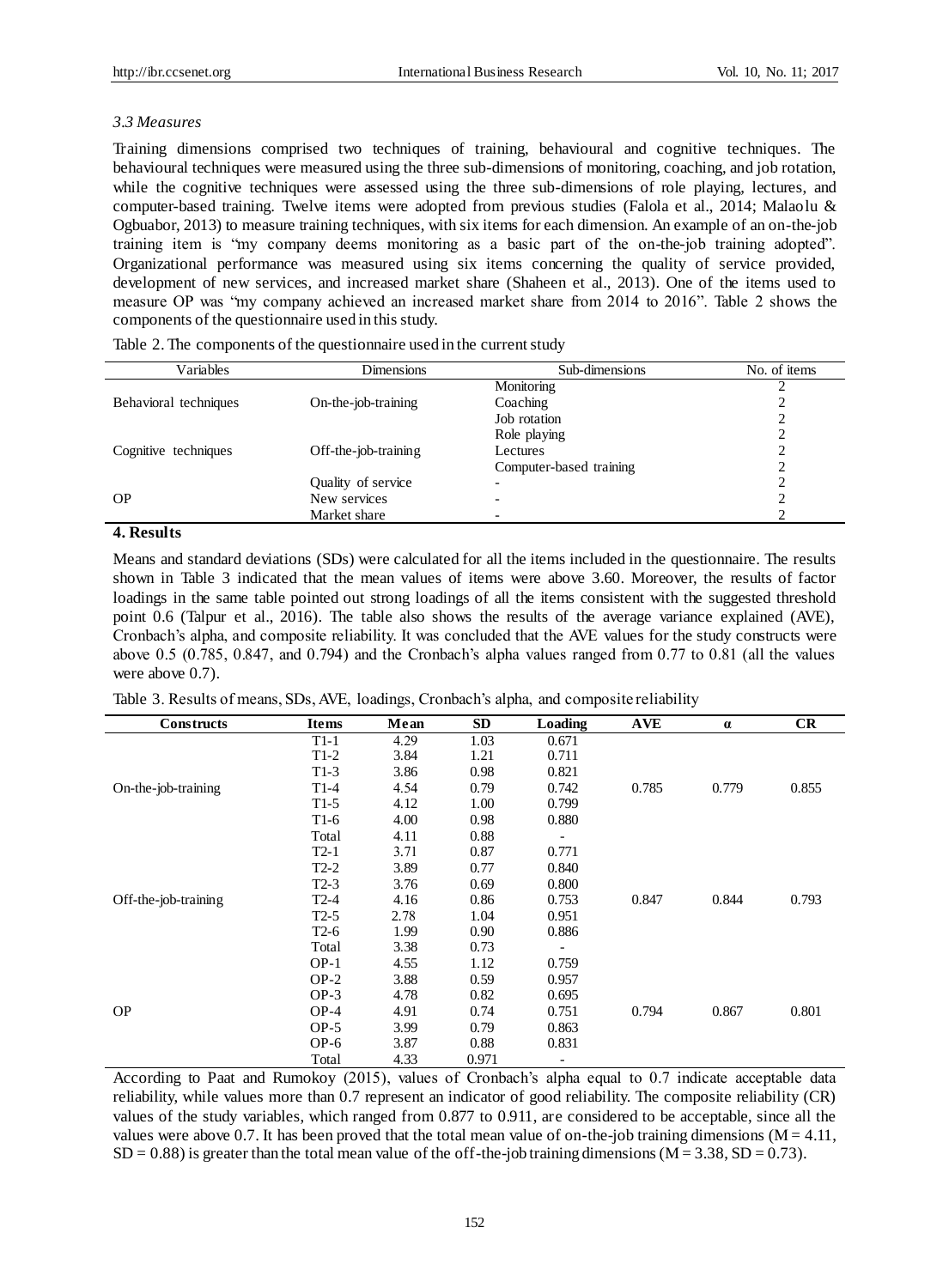# *4.1 Correlation Analysis*

Pearson coefficients for training techniques as well as organizational performance were calculated to investigate the degree of correlation between each pair of these variables. The results displayed in Table 4 point out positive correlations between on-the-job training and off-the-job training  $(r = 0.381, P < 0.05)$ , between on-the-job training and organizational performance  $(r = 0.401, P < 0.05)$ , and between off-the-job training and organizational performance ( $r = 0.377$ ,  $P < 0.05$ ).

Table 4. Pearson's correlation matrix

| Variables                                | m                                                   | $\mathbf{m}$                                                 | OΡ                       |
|------------------------------------------|-----------------------------------------------------|--------------------------------------------------------------|--------------------------|
| $\overline{\phantom{a}}$<br>. .          | $\overline{\phantom{0}}$                            |                                                              |                          |
| $T^{\prime}$<br>$\overline{\phantom{0}}$ | $0.381*$                                            | $\overline{\phantom{0}}$                                     |                          |
| ОP                                       | $0.401*$                                            | $277*$                                                       | $\overline{\phantom{0}}$ |
| $\sim$<br>.                              | $\sim$ $\sim$ $\sim$ $\sim$ $\sim$ $\sim$<br>$\sim$ | $\sim$ $\sim$<br>$\sim$<br>. .<br>$\cdot$ $\cdot$<br>$\cdot$ |                          |

T1: on-the-job training, T2: off-the-job training, OP: organizational performance

\* Correlation is significant at the 0.05 level (2-tailed).

*4.2 Structural Equation Modelling (SEM)*

The main aim of the structural model is to explore the degree to which the hypothesized model of the study is fit (Al-Harthy, 2017). For the current study, it was hypothesized that on-the-job training and off-the-job training have an impact on organizational performance. The findings of the SE model related to the fit indices shown in Table 5 confirmed the acceptable values of these indices.

#### Table 5. The results of SEM

| Index        | Value | Result   | Interpretation | Reference                    |
|--------------|-------|----------|----------------|------------------------------|
| ∼            | 2.63  | Accepted |                | Hair et al. (1998)           |
| GFI          | 0.97  | Accepted | 0.95 ء         | Engel and Moosbrugger (2003) |
| <b>RMSEA</b> | 0.043 | Accepted | ${}^{<}0.09$   | Iacobucci (2010)             |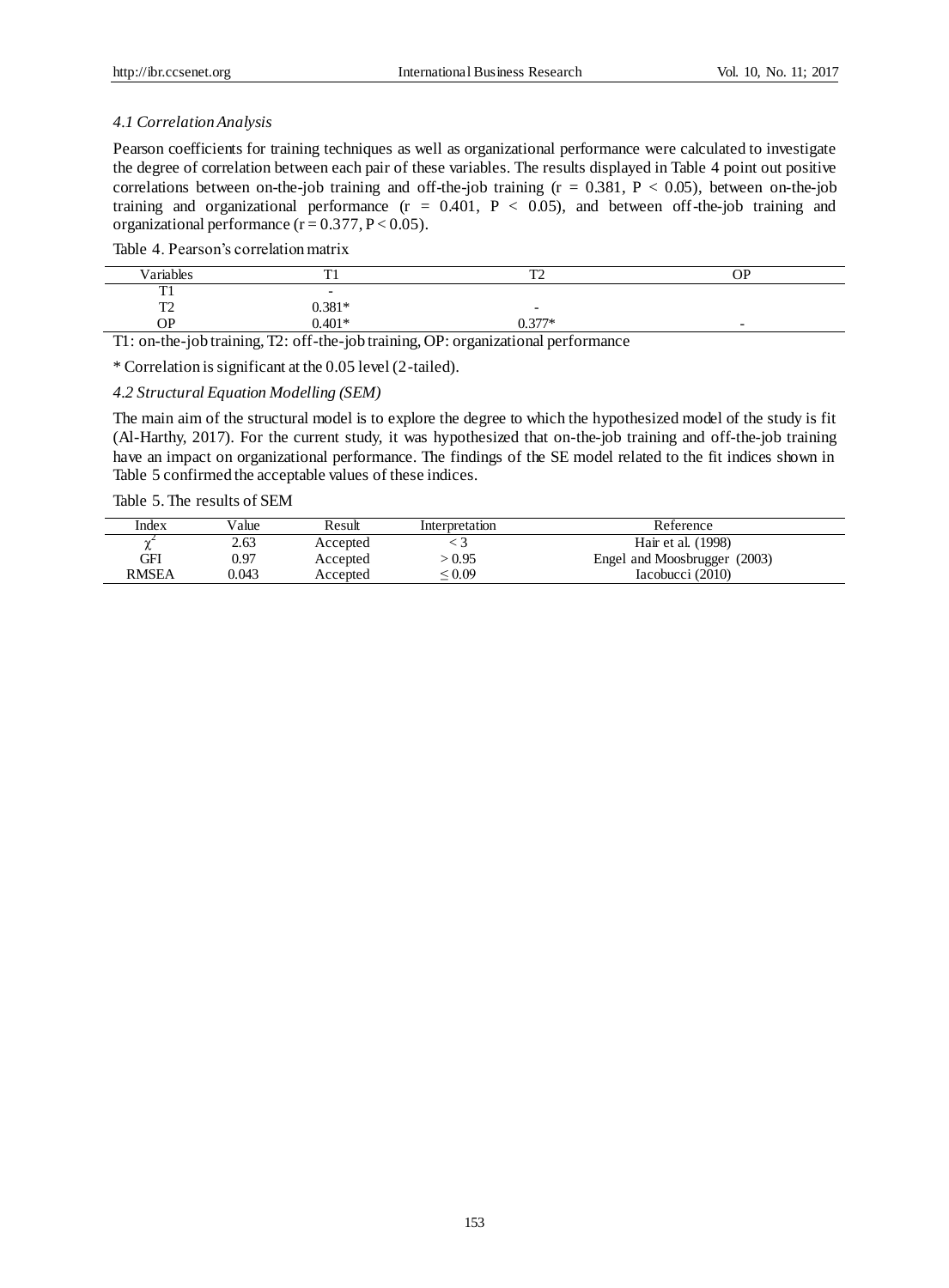

Figure 1. The conceptual model

The results of the data collected from the members of the study sample supported the hypotheses of the study. It was concluded that on-the-job training and off-the-job training are both related to OP ( $\beta$  = 0.21, P = 0.003 and  $\beta$  $= 0.17$ , P  $= 0.010$ , respectively). However, the most valuable influence on OP was from the on-job training technique. Table 6 shows a summary of the results.

Table 6. A summary of the study results

| $\overline{\phantom{a}}$<br>NO. | path                               |          |                               |       | Kesuli   |
|---------------------------------|------------------------------------|----------|-------------------------------|-------|----------|
| TT.                             | On-the-job training techniques     | ОP       | $\mathbf{u} \cdot \mathbf{v}$ | 0.003 | ccepted. |
| $ -$<br>$11^{\circ}$            | Off-the-job<br>training techniques | ∩פ<br>vı | 1 <sub>7</sub><br>U.L.        | 0.010 | Locanta  |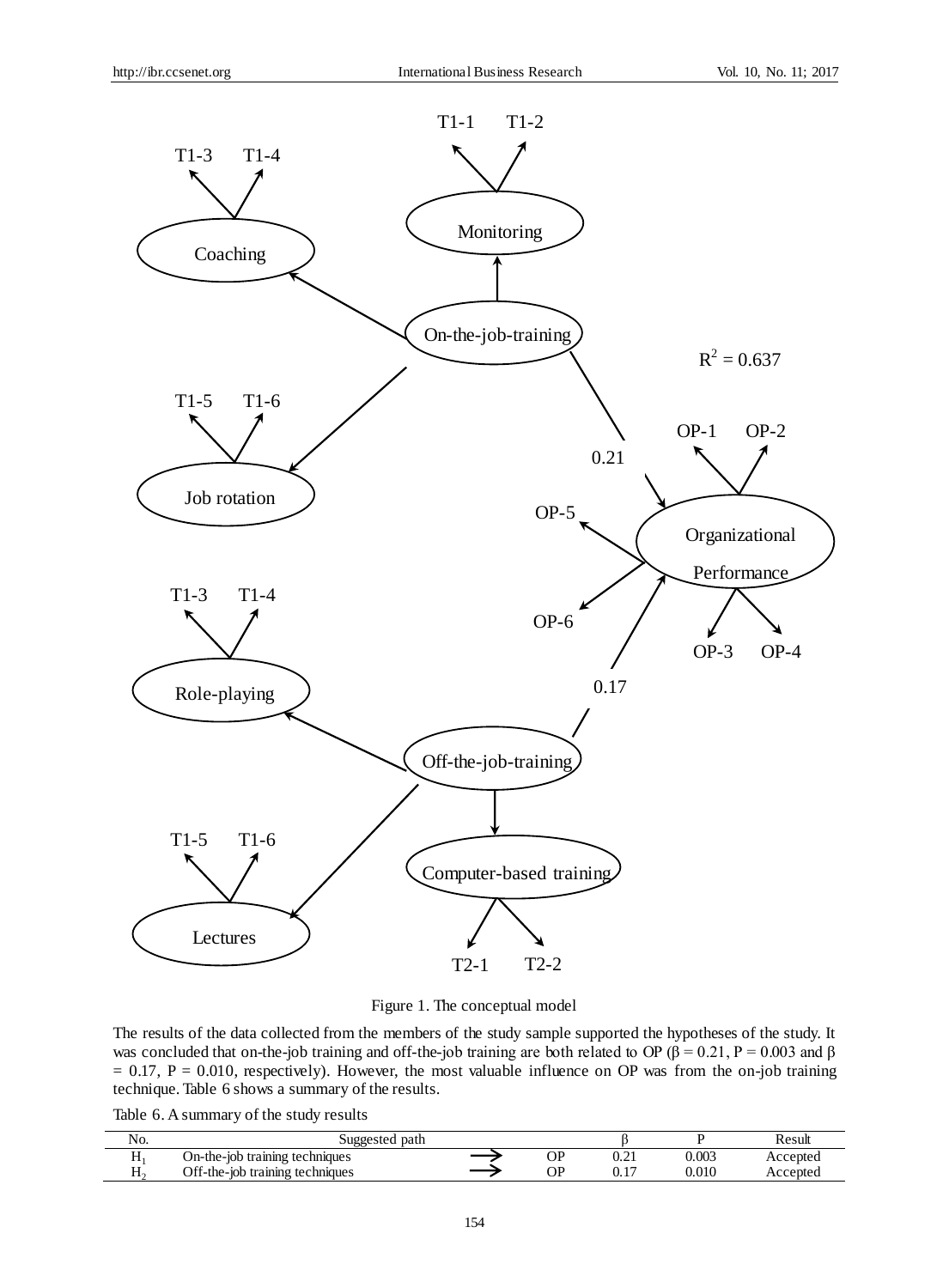#### **5. Discussion and Conclusion**

The aim of the current study was to investigate the impact of training techniques on the organizational performance of organizations working in the service sector. Training techniques were categorized into two types: behavioural-based techniques (monitoring, coaching, and job rotation) and cognitive-based techniques (role-playing, lectures, and computer-based training). The results confirmed that both techniques of training investigated in the current study are significantly and positively related to the organizational performance of service organizations. Job rotation was the most significant variable with the strongest effect on organizational performance, followed by coaching and monitoring. On the other hand, role playing, as one of the cognitive training techniques, was the most important variable in terms of its influence on organizational performance, followed by computer-based training. Interestingly, lectures, as one practice of off-the-job-training, had no significant impact on the organizational performance. The results of the current study echo those of numerous previous studies, such as Paat and Rumokoy (2015). According to them, this type of training is considered to be a specific teaching technique within the organizational policy and related to the knowledge and skills required to perform specific jobs. Tharenou et al. (2007) conducted a review of research on training and organizational outcomes, such as (1) human resource outcomes, namely employee turnover, a low level of absenteeism, high job performance, and motivation; (2) organizational performance outcomes, specifically quality, service, and productivity; (3) financial outcomes, that is, return on investment, return on assets, and profit; and (4) stock market outcomes, namely stock value and shareholder value. Their results indicated that the effect of training on organizational performance and human resource outcomes is greater than the effect of training on financial outcomes. Despite the positive effect of training on organizational performance, it is in fact a small effect. The authors explained this as being due to other factors that have an influence on organizational performance. Similar results revealed by previous studies that match the same constructs of training used in the current study are very scarce. Most studies that have investigated the relationship between training and organizational performance have conceptualized training as a whole construct. For the current study, training was categorized into two techniques: on-the-job training and off-the-job training. Each of these constructs was divided into three sub-categories. The conceptualization of training in this way in the present study represents its main contribution. In general, the results obtained by the study were similar to the results of many other studies in the same context, which pointed out a significant as well as positive influence of training on organizational performance (Elnaga  $\&$ Imran, 2013; Falola et al., 2014; Khan et al., 2011, 2017; Kum et al., 2014; Percival et al., 2013; Saks & Burke-Smalley, 2014; Shaheen et al., 2013; Sherwani & Mohammed, 2015; Sultana et al., 2012; Talpur et al., 2016; Tangoukian et al., 2016; Umar et al., 2013).

# **6. Recommendations, Limitations, and Future Research**

On the basis of the above-mentioned findings, organizations are required to pay more attention to training techniques. In fact, the findings of the study revealed that both techniques examined in the study (on-the-job training and off-the-job training) have a significant impact on organizational performance. However, the effect of on-the-job training techniques on organizational performance is greater than the effect of off-the-job training techniques. Therefore, more attention should be paid to training techniques such as monitoring, coaching, and, particularly, job rotation.

On the other hand, researchers are required to study the influence of different variables related to training on organizational performance using samples from different sectors. It is worth mentioning here that the relationship between training practices and organizational performance is restricted to other variables that mediate the relationship between these two variables, such as employees' job involvement (Sultana et al., 2012).

The findings of the present study are limited to organizations operating in the service industry. Concerning the variables studied in this study, training was assessed using two techniques: behavioural and cognitive techniques. Other dimensions of training facilities should be considered in new studies, such as organizations' commitment to the training and development of employees, the frequency of training, and performance-based rewards provided during training sessions. The organizational performance was measured using factors related to the operational dimensions of performance; hence, additional dimensions related to the financial aspects of organizational performance are required to ensure a comprehensive as well as an effective measurement of this variable. Therefore, further studies are needed to explore the relationship between training and performance using a larger sample of organizations and organizations from other sectors.

#### **References**

Aguinis, H., & Kraiger, K. (2009). Benefits of training and development for individuals and teams, organizations, and society. *Annual Review of Psychology, 60,* 451-474.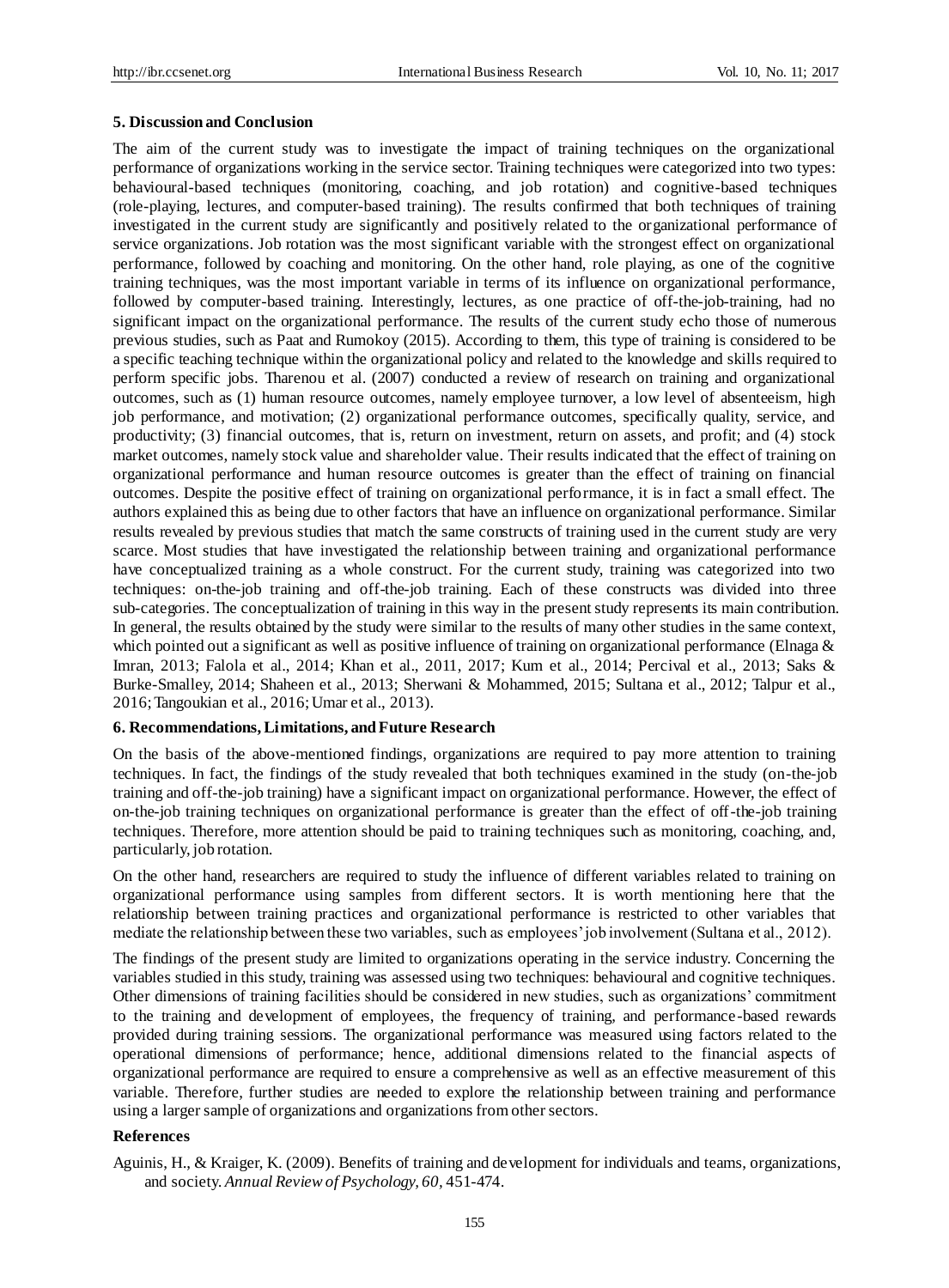https://doi.org/10.1146/annurev.psych.60.110707.163505

- Al-Harthy, W. (2017). Principles and Practice of Educational Management among Private Colleges in Muscat City, Sultanate of Oman. *Journal of Basic and Environmental Sciences, 4*(2017), 34-51.
- Aragon, M., Jiménez, D., & Valle, R. (2014). Training and performance: The mediating role of organizational learning. *Business Research Quarterly, 17,* 161-173. https://doi.org/10.1016/j.cede.2013.05.003
- Bhat, Z. (2013). Impact of training on employee performance: A study of retail banking sector in India. *Indian Journal of Applied Research, 3*(6), 292-293. https://doi.org/10.15373/2249555X/JUNE2013/97
- Elnaga, A., & Imran, A. (2013). The Effect of Training on Employee Performance. *European Journal of Business and Management, 5*(4), 137-147.
- Engel, K., & Moosbrugger, H. (2003). Evaluating the fit of structural equation models: tests of significance and descriptive goodness-of-fit measures. *Methods of Psychological Research Online, 8*(2), 23-74.
- Falola, H., Osibanjo, A., & Ojo, S. (2014). Effectiveness of training and development on employees' performance and organization competitiveness in the Nigerian banking industry, Bulletin of the Transilvania University of Braşov, *Series V: Economic Sciences, 7*(56), No. 1, 161-170.
- Goldstein, I. L., & Ford, J. K. (2002). Training in Organizations. 4<sup>th</sup> ed., Belmont, CA: Wadsworth.
- Hair, J. Jr., Anderson, R., Tatham, R., & Black, W. (1998). Multivariate Data Analysis, 5<sup>th</sup> ed., New Jersey, Prentice-Hall, USA.
- Hanaysha, J. (2016). Examining the effects of employee empowerment, teamwork, and employee training on organizational commitment. Fifth International Conference on Leadership, Technology, Innovation and Business Management. *Procedia-Social and Behavioral Sciences, 229,* 298-306. https://doi.org/10.1016/j.sbspro.2016.07.140
- Iacobucci, D. (2010). Structural equations modeling: Fit Indices, sample size, and advanced topics. *Journal of Consumer Psychology, 20,* 90-98. https://doi.org/10.1016/j.jcps.2009.09.003
- Khan, R., Khan, F., & Khan, M. (2011). Impact of training and development on organizational performance. *Global Journal of Management and Business Research, 11*(7), version 1, 62-68.
- Khan, U., Haleem, R., & Kanwal, S. (2017). Effect of training and development on employee attitude: A study on Karachi. *Center for Promoting Education and Research (CPER)-USA, 3*(4), 43-50.
- Kulkarni, P. (2013). A literature review on training, development, and quality of work life. *International Refereed Research Journal, IV*(2), 136-143.
- Kum, F., Cowden, R., & Karodia, A. (2014). The impact of training and development on employee performance: A case study of Escon Consulting. *Singaporean Journal of Business Economics and Management Studies, 3*(3), 72-105. https://doi.org/10.12816/0010945
- Malaolu, V., & Ogbuabor, J. (2013). Training and manpower development, employee productivity and organizational performance in Nigeria: An empirical investigation. *International Journal of Advances in Management and Economics, 2*(5), 163-177.
- Milhem, W., Abushamsieh, H., & Aróstegui, M. (2014). Training Strategies, Theories and Types. *Journal of Accounting – Business & Management, 21*(1), 12-26.
- Nel, P., Gerber, P., van Dyk, P., Haasbroek, D., Schultz, H., Sono, T., & Werner, A. (2004). Human resources management.  $6<sup>th</sup> Ed.$ , South Africa: Oxford University Press.
- Paat, G., & Rumokoy, F. (2015). The comparative analysis of employee performance before and after training at Bank Indonesia in Manado. *Journal Riset Ekonomi, Manajemen, Bisnis Dan Akuntansi, 3*(3), 189-198.
- Percival, J., Cozzarin, B. and Formaneck, S. (2013). Return on investment for workplace training: The Canadian experience. *International Journal of Training and Development, 17*(1), 20-32. https://doi.org/10.1111/ijtd.12002
- Saks, A., & Burke-Smalley, L. (2014). Is transfer of training related to firm performance? *International Journal of Training and Development, 18*(2), 104-115. https://doi.org/10.1111/ijtd.12029
- Shaheen, A., Naqvi, S., & Khan, M. (2013). Employees training and organizational performance: Mediation by employees' performance. *Interdisciplinary Journal of Contemporary Business Research, 5*(4), 490-503.
- Sherwani, K., & Mohammed, N. (2015). An analysis of training and employee performance: A case study in a